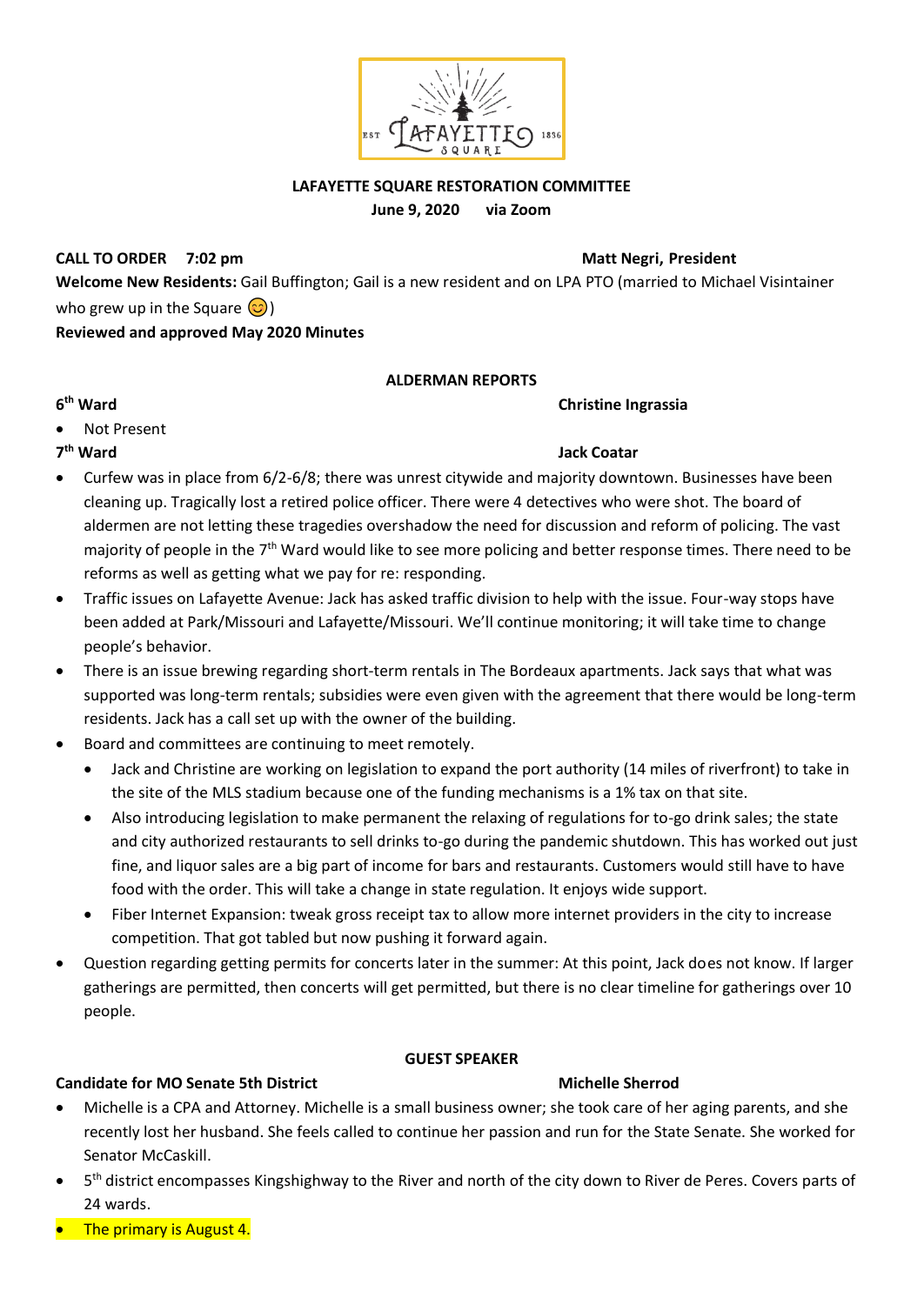• From Michelle: *Thank you so much for the opportunity to attend the meeting tonight. I appreciate all that you are doing for your neighborhood. It is always a joy to hear what individuals are doing in our neighborhoods. Please call me at 314.749.5606, if you have any questions. You can also visit my website at: michelleforstlouis.com*

## **POLICE REPORT**

## **3rd District Officer Sherdon Douglas**

May Crimes:

- Aggravated assault—road rage at Jefferson/44. Suspect shot victim. Detectives are following up.
- Burlary on Preston Place: suspect entered garage and didn't take anything.
- Larceny in 2300 block of Rutger, stolen bike
- Larceny in 1900 block of Park, suspect asked for water and took tip jar at Park Ave Coffee. June 1-8 Crimes:
- 1 robbery on 6/1 at Jefferson/Lafayette; victim and friend coming back from protesting, suspect produced a gun and took victim's bookbag, which contained car keys. Car was stolen and later found. Detectives following up.
- 1600 block of S Jefferson at Boost Mobile, vandalism and looting during protests.
- 2300 block of Lafayette larceny; victim dropped off clothing for donation at City Church, and her purse was stolen from front seat of her car.

Other:

- Officer Douglas has requested increased surveillance at new stop signs. However, people sometimes don't realize that there is a change. There will be a shell car at Park/Missouri.
- Question re: enforcing speed on Choteau from Jefferson to Truman especially at commuting times. Answer: Traffic division has been put on hold right now. Officer Douglas will put out request for monitoring on Choteau during various police shifts.

### **NEW AND ON-GOING BUSINESS**

### **LSRC Outreach Efforts** Sheri Mistretta

- Throughout May we launched drives for:
	- Lifewise STL (formerly Kingdom House)—over \$1k in cash and 20 bags of groceries
	- LPA--\$100 in cash and 30 bags of groceries
	- Four Muddy Paws Pet Food Pantry—several hundred dollars collected.
- Can continue to drop monetary donations in the Park House mailslot, and Sheri will deliver.

### **Strategic Plan Update Linda Weiner**

- The draft of the plan was released at the beginning of June and comment period open. Several members will do posts to encourage people more to get involved and provide feedback.
- Fleshing out several aspects of the plan such as welcoming new neighbors.
- Working on gathering the 9 members for the implementation committee, which will have representation from the LSRC, LPA, Arts Council, homeowners, renters, etc. These 9 people will "own" the plan and be the communicators to all the organizations and the neighborhood in general. Everyone has wishes and wants and needs, and this committee will make sure that we figure out how to fundraise to get things accomplished. 5 of 9 members have committed.
- Been in contact with the Jefferson Room…very tentatively there's a Sunday in October for the launch, but it will also be done remotely.

### **Membership Drive Christian Ryan**

- The drive has so far brought in ~\$6,000 in new and upgraded memberships! Thank you to everyone who has been able to financially contribute.
- The postcard mailing will go out within a week to all addresses that have been listed in the most recent directory. Several hundred additional postcards will be placed at businesses. The postcard letter is to a wider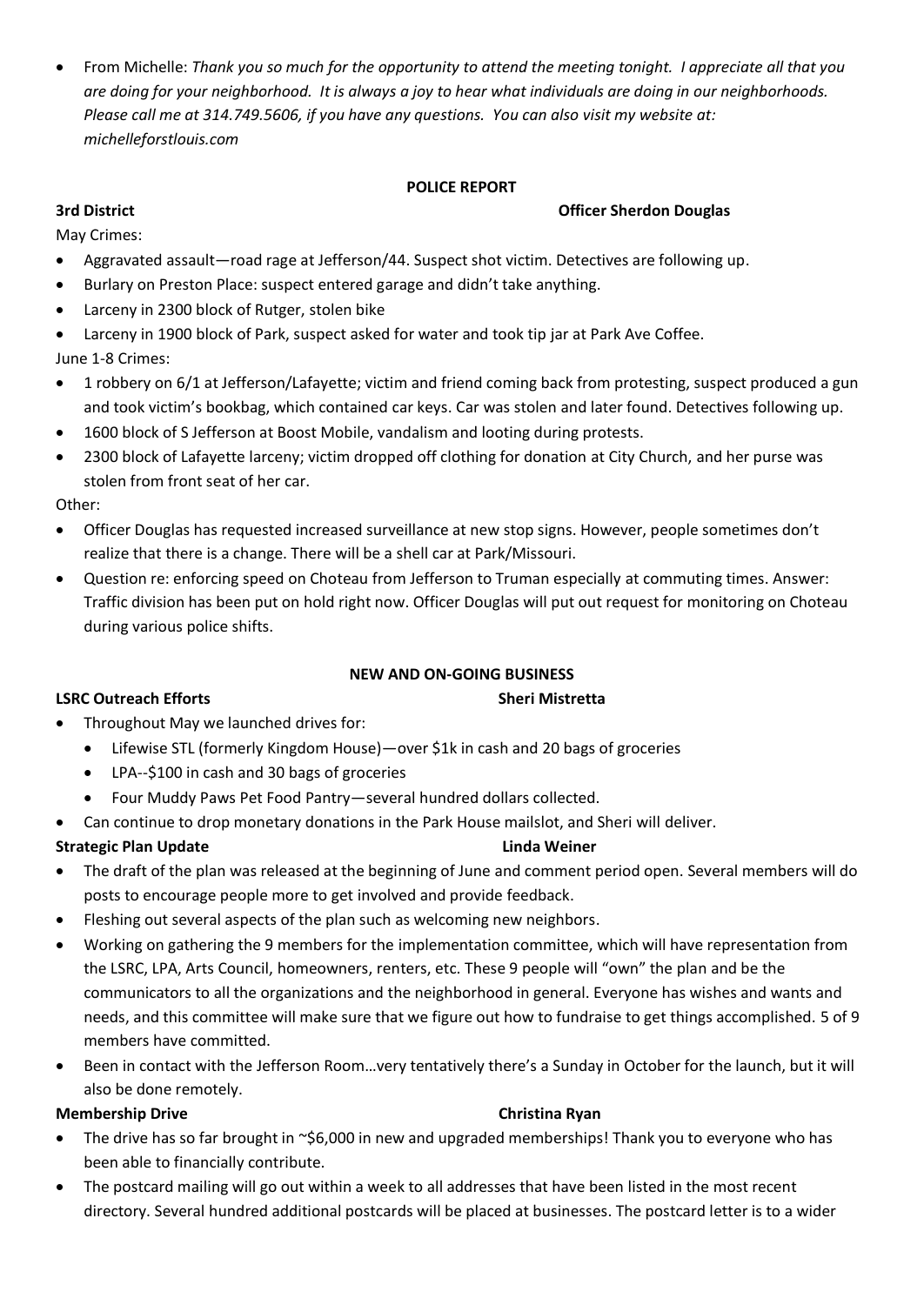audience that includes visitors that enjoy the square, and it includes information about how to make a donation as well as become a member.

## **Website RFP Contract Contract Contract Contract Contract Contract Contract Contract Contract Contract Contract Contract Contract Contract Contract Contract Contract Contract Contract Contract Contract Contract Contract Co**

- We are at the point of taking bids for the RFP for the website. Please share, especially with people within the neighborhood. The deadline is June 15 for initial bids.
- The RFP was aligned to the needs and objectives laid out in the strategic plan.
- We want to make the website much more self-sufficient so that many people can add content, such as blog posts, which will optimize search engines and simply keep the website updated.

## Lafayette Prep Intro and Update **Gail Buffington**

- There is not a lot of firm information to report at this time because we are not sure when school will start back. There is a committee working on details/protocols for opening back up.
- LPA has been doing food drives for LPA community members that are in need. Many thanks to the neighborhood drive contributions.
- There is another drive this weekend in the LPA parking lot from 10:30am-12pm on Saturday. Please put items in trunk or back seat so volunteers can take the items out while socially distancing. *Most in need of*: milk, bread, produce (tomatoes, lettuce), peanut-free meal ingredients, toilet paper, paper towels, beans.
- If you are a Field's Foods customer and never cash them in, this is a great way to use them!

# **COMMITTEE REPORTS**

### **Treasurer's Report** Clark Affholder

• Reports were not able to be sent in time for the meeting. Christina Ryan will send out.

## Lafayette Sq Business Association (LSBA) Bethany Budde

- LSBA met in early June with good attendance. Next month will meet in person and remotely. Members received an update re: safety, cameras, patrols that have been suspended since 5/2.
- All events have been cancelled or postponed for now.
- Discussed membership initiative for members, such as a passport. All businesses are completely on board with this idea! Would love to continue the dialogue and get this up and running as soon as possible. LSBA wants to open this up to all members who have paid dues, not just new members and draw in as many people as possible to get folks in their doors.
- Have decided to keep dues at \$150. Will wait until a month after the city has gone to Phase 2 (so we can have at least 50% occupancy in our businesses) before requiring dues to be paid.
- Have decided to restart monthly newsletter again, beginning in July, to let everyone know what businesses are up to and keep everyone engaged.

- Choteau Project: Bill O'Dell will be submitting updated plans (with revisions to garages) to Cultural Resources, and then to Preservation Board…hopefully start in August! There are still some problems with utilities that have taken longer than anyone anticipated.
- Smaller individual projects are working on updated designs for Development Committee to approve and send to Cultural Resources.

### **Beautification Linda Weiner**

- So many volunteers have been helping with weeding, watering, etc. Thank you!
- Phase 1 of the redesign of the Plaza was accomplished! The second phase will be filling in the grassy area with a new garden—likely next year.
- The water will be on soon on Park Avenue so that hoses will not need to be dragged from the Community Garden...which is down to 1 hose because the others have disappeared.  $\left\langle \cdot \right\rangle$
- Matt: Beautification did take a big cut in their budget, including a paid landscaper (\$6K expense) so it's very important for volunteers to help Linda whenever they can.

### **Community Affairs Community Affairs Community Affairs**

• No additional reports beyond the website RFP.

# **Development Suzanne Sessions Suzanne Sessions**